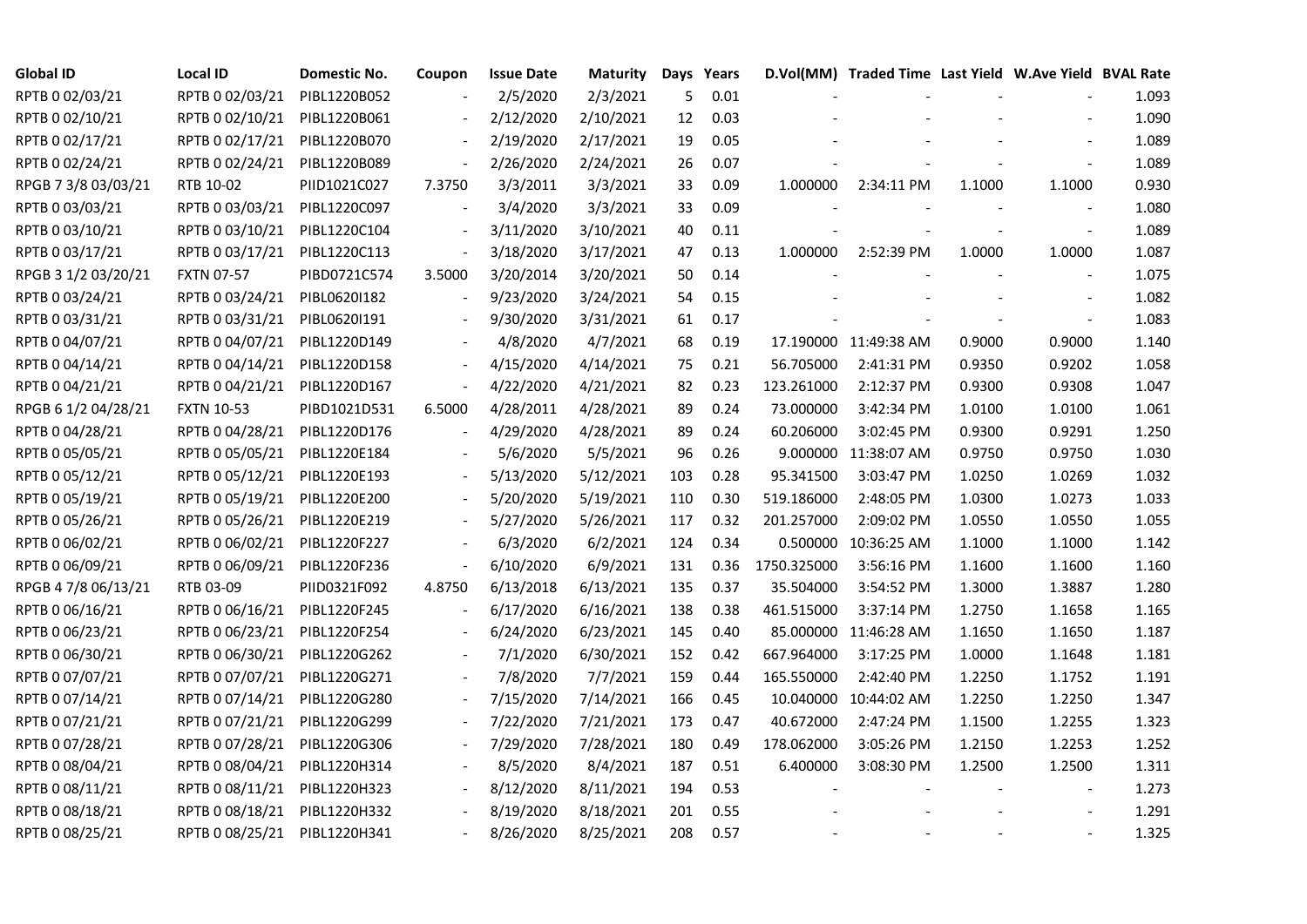| <b>Global ID</b>     | Local ID          | Domestic No. | Coupon                   | <b>Issue Date</b>     | <b>Maturity</b> |     | Days Years |                         | D.Vol(MM) Traded Time Last Yield W.Ave Yield BVAL Rate |        |                |       |
|----------------------|-------------------|--------------|--------------------------|-----------------------|-----------------|-----|------------|-------------------------|--------------------------------------------------------|--------|----------------|-------|
| RPTB 0 09/01/21      | RPTB 0 09/01/21   | PIBL12201359 |                          | 9/2/2020              | 9/1/2021        | 215 | 0.59       | 1.550000                | 9:44:25 AM                                             | 1.3000 | 1.3000         | 1.317 |
| RPTB 0 09/08/21      | RPTB 0 09/08/21   | PIBL1220I368 |                          | 9/9/2020              | 9/8/2021        | 222 | 0.61       |                         |                                                        |        |                | 1.330 |
| RPTB 0 09/22/21      | RPTB 0 09/22/21   | PIBL1220I386 |                          | 9/23/2020             | 9/22/2021       | 236 | 0.65       |                         |                                                        |        |                | 1.364 |
| RPTB 0 09/29/21      | RPTB 0 09/29/21   | PIBL1220I395 | $\overline{\phantom{a}}$ | 9/30/2020             | 9/29/2021       | 243 | 0.67       | 1.000000                | 2:14:05 PM                                             | 1.3300 | 1.3300         | 1.377 |
| RPTB 0 10/06/21      | RPTB 0 10/06/21   | PIBL1220J401 |                          | 10/7/2020             | 10/6/2021       | 250 | 0.68       |                         |                                                        |        |                | 1.362 |
| RPTB 0 10/13/21      | RPTB 0 10/13/21   | PIBL1220J410 |                          | 10/14/2020            | 10/13/2021      | 257 | 0.70       |                         |                                                        |        | $\blacksquare$ | 1.398 |
| RPGB 5 3/4 10/20/21  | RTB 10-03         | PIID1021J039 | 5.7500                   | 10/20/2011            | 10/20/2021      | 264 | 0.72       |                         | 10.200000 11:47:29 AM                                  | 1.5500 | 1.5506         | 1.422 |
| RPTB 0 10/20/21      | RPTB 0 10/20/21   | PIBL1220J429 |                          | 10/21/2020            | 10/20/2021      | 264 | 0.72       | 500.000000              |                                                        |        | $\sim$         | 1.495 |
| RPTB 0 10/27/21      | RPTB 0 10/27/21   | PIBL1220J438 |                          | 10/28/2020            | 10/27/2021      | 271 | 0.74       | 1565.493000             | 2:10:24 PM                                             | 1.3650 | 1.3601         | 1.452 |
| RPTB 0 11/03/21      | RPTB 0 11/03/21   | PIBL1220K445 |                          | 11/4/2020             | 11/3/2021       | 278 | 0.76       |                         |                                                        |        |                | 1.417 |
| RPTB 0 11/10/21      | RPTB 0 11/10/21   | PIBL1220K454 |                          | 11/11/2020            | 11/10/2021      | 285 | 0.78       |                         | 6.000000 11:44:25 AM                                   | 1.3000 | 1.3400         | 1.425 |
| RPTB 0 11/17/21      | RPTB 0 11/17/21   | PIBL1220K463 |                          | 11/18/2020            | 11/17/2021      | 292 | 0.80       | 9.000000                | 9:44:39 AM                                             | 1.3800 | 1.3800         | 1.417 |
| RPGB 5 3/4 11/24/21  | <b>FXTN 10-55</b> | PIBD1021K551 | 5.7500                   | 11/24/2011            | 11/24/2021      | 299 | 0.82       | 40.000000               | 2:45:31 PM                                             | 1.5750 | 1.5750         | 1.610 |
| RPTB 0 11/24/21      | RPTB 0 11/24/21   | PIBL1220K472 | $\overline{\phantom{0}}$ | 11/25/2020 11/24/2021 |                 | 299 | 0.82       |                         |                                                        |        | $\sim$         | 1.384 |
| RPTB 0 12/01/21      | RPTB 0 12/01/21   | PIBL1220L480 |                          | 12/2/2020             | 12/1/2021       | 306 | 0.84       |                         |                                                        |        |                | 1.422 |
| RPTB 0 12/07/21      | RPTB 0 12/07/21   | PIBL1220L499 |                          | 12/9/2020             | 12/7/2021       | 312 | 0.85       |                         |                                                        |        |                | 1.465 |
| RPTB 0 12/15/21      | RPTB 0 12/15/21   | PIBL1220L505 |                          | 12/16/2020            | 12/15/2021      | 320 | 0.88       |                         |                                                        |        |                | 1.478 |
| RPTB 0 01/05/22      | RPTB 0 01/05/22   | PIBL1221A015 | $\overline{\phantom{a}}$ | 1/6/2021              | 1/5/2022        | 341 | 0.93       | 32.070000               | 3:23:47 PM                                             | 1.4250 | 1.4250         | 1.565 |
| RPTB 0 01/12/22      | RPTB 0 01/12/22   | PIBL1221A024 | $\blacksquare$           | 1/13/2021             | 1/12/2022       | 348 | 0.95       |                         |                                                        |        |                | 1.583 |
| RPGB 63/8 01/19/22   | <b>FXTN 10-54</b> | PIBD1022G545 | 6.3750                   | 7/19/2011             | 1/19/2022       | 355 | 0.97       | 116.071469              | 2:46:21 PM                                             | 1.5750 | 1.5734         | 1.547 |
| RPTB 0 01/19/22      | RPTB 0 01/19/22   | PIBL1221A033 | $\blacksquare$           | 1/20/2021             | 1/19/2022       | 355 | 0.97       |                         |                                                        |        | $\sim$         | 1.567 |
| RPGB 4 01/26/22      | <b>FXTN 05-74</b> | PIBD0522A747 | 4.0000                   | 1/26/2017             | 1/26/2022       | 362 | 0.99       | 103.250000              | 3:56:16 PM                                             | 1.5250 | 1.6016         | 1.600 |
| RPTB 0 01/26/22      | RPTB 0 01/26/22   | PIBL1221A042 |                          | 1/27/2021             | 1/26/2022       | 362 | 0.99       | 524.544000              | 3:05:54 PM                                             | 1.4850 | 1.4845         | 1.489 |
| RPGB 15 03/14/22     | <b>FXTN 20-02</b> | PIBD2022C021 | 15.0000                  | 3/14/2002             | 3/14/2022       | 409 | 1.12       |                         |                                                        |        | $\blacksquare$ | 1.502 |
| RPGB 4 3/4 07/04/22  | <b>FXTN 03-24</b> | PIBD0322G247 | 4.7500                   | 7/4/2019              | 7/4/2022        | 521 | 1.43       | 14.360000               | 2:18:20 PM                                             | 1.6500 | 1.6500         | 1.584 |
| RPGB 4 7/8 08/02/22  | <b>FXTN 10-56</b> | PIBD1022H562 | 4.8750                   | 8/2/2012              | 8/2/2022        | 550 | 1.51       |                         |                                                        |        |                | 1.657 |
| RPGB 4 3/4 09/13/22  | <b>FXTN 10-57</b> | PIBD1022I570 | 4.7500                   | 9/13/2012             | 9/13/2022       | 592 | 1.62       |                         |                                                        |        |                | 1.695 |
| RPGB 12 3/4 10/17/22 | <b>FXTN 20-03</b> | PIBD2022J033 | 12.7500                  | 10/17/2002            | 10/17/2022      | 626 | 1.71       |                         |                                                        |        | $\blacksquare$ | 1.722 |
| RPGB 4 5/8 12/04/22  | RTB 05-11         | PIID0522L114 | 4.6250                   | 12/4/2017             | 12/4/2022       | 674 | 1.85       | 125.280000              | 2:27:57 PM                                             | 1.7750 | 1.7779         | 1.774 |
| RPGB 4 12/06/22      | <b>FXTN 10-58</b> | PIBD1022L585 | 4.0000                   | 12/6/2012             | 12/6/2022       | 676 | 1.85       | 3019.000000 11:36:30 AM |                                                        | 1.8500 | 1.8500         | 1.837 |
| RPGB 4 3/8 02/11/23  | RTB 03-10         | PIID0323B101 | 4.3750                   | 2/11/2020             | 2/11/2023       | 743 | 2.03       |                         | 775.510000 11:56:07 AM                                 | 1.8500 | 1.8333         | 1.807 |
| RPGB 13 02/20/23     | <b>FXTN 20-04</b> | PIBD2023B048 | 13.0000                  | 2/20/2003             | 2/20/2023       | 752 | 2.06       |                         |                                                        |        |                | 1.823 |
| RPGB 5 1/2 03/08/23  | <b>FXTN 05-75</b> | PIBD0523C752 | 5.5000                   | 3/8/2018              | 3/8/2023        | 768 | 2.10       | 42.880000               | 3:08:17 PM                                             | 1.8215 | 1.8463         | 1.902 |
| RPGB 3 1/2 04/21/23  | <b>FXTN 07-58</b> | PIBD0723D588 | 3.5000                   | 4/21/2016             | 4/21/2023       | 812 | 2.22       |                         | 241.000000 11:04:18 AM                                 | 1.8350 | 1.8400         | 1.847 |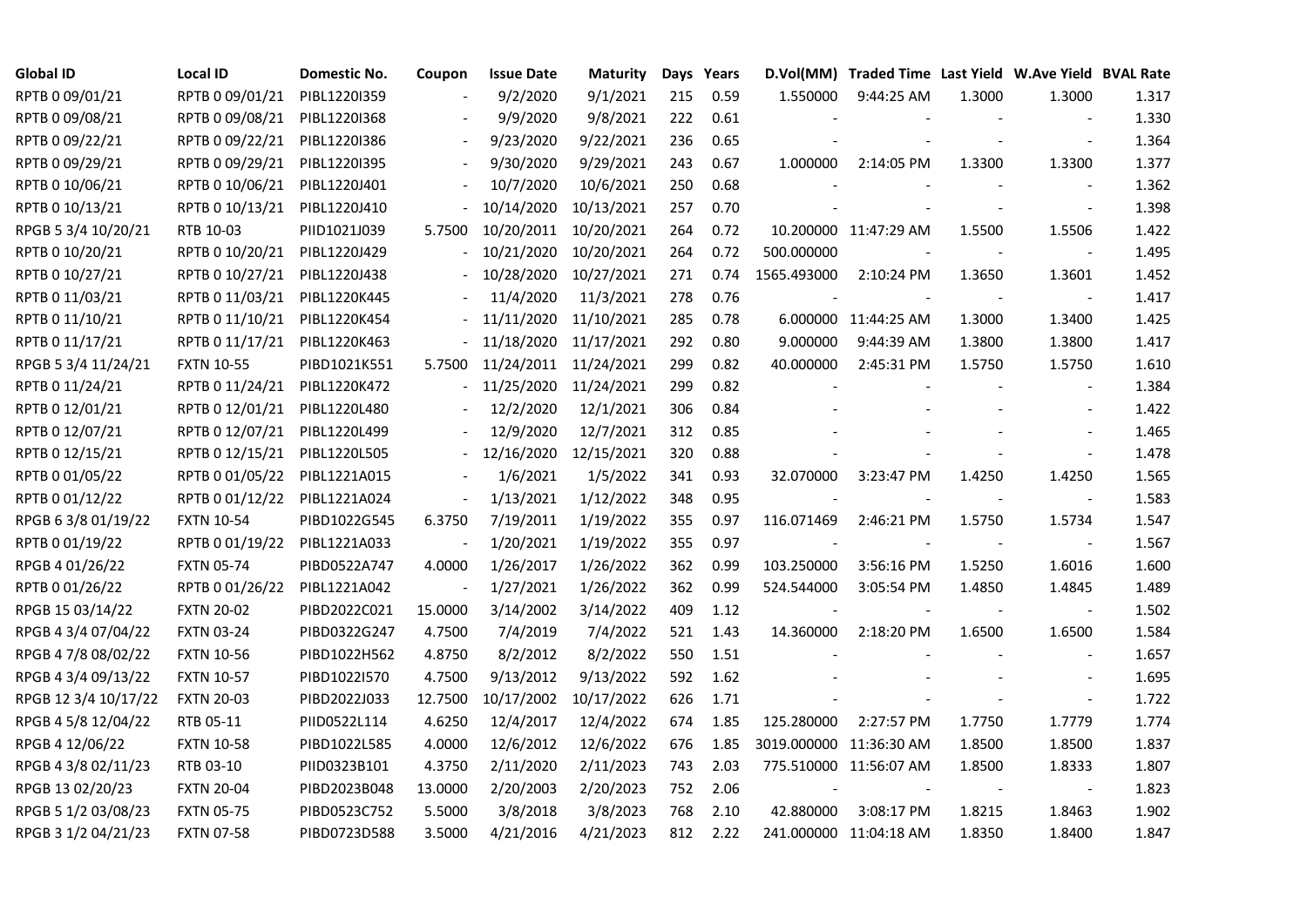| <b>Global ID</b>     | <b>Local ID</b>   | Domestic No. | Coupon  | <b>Issue Date</b> | <b>Maturity</b>       | Days | Years |                          | D.Vol(MM) Traded Time Last Yield W.Ave Yield BVAL Rate |        |                          |       |
|----------------------|-------------------|--------------|---------|-------------------|-----------------------|------|-------|--------------------------|--------------------------------------------------------|--------|--------------------------|-------|
| RPGB 11 7/8 05/29/23 | <b>FXTN 20-05</b> | PIBD2023E054 | 11.8750 | 5/29/2003         | 5/29/2023             | 850  | 2.33  |                          |                                                        |        |                          | 1.884 |
| RPGB 3 1/4 08/15/23  | RTB 10-04         | PIID1023H046 | 3.2500  | 8/15/2013         | 8/15/2023             | 928  | 2.54  | 1173.890000              | 3:23:08 PM                                             | 1.9400 | 1.9116                   | 1.900 |
| RPGB 2 3/8 09/10/23  | <b>FXTN 03-25</b> | PIBD0323I252 | 2.3750  | 9/10/2020         | 9/10/2023             | 954  | 2.61  | 3568.163000              | 3:32:03 PM                                             | 1.9250 | 1.9264                   | 1.923 |
| RPGB 11 3/8 10/23/23 | <b>FXTN 20-06</b> | PIBD2023J068 | 11.3750 | 10/23/2003        | 10/23/2023            | 997  | 2.73  |                          |                                                        |        |                          | 2.009 |
| RPGB 6 1/4 03/12/24  | RTB 05-12         | PIID0524C129 | 6.2500  | 3/12/2019         | 3/12/2024 1,138       |      | 3.12  | 69.000000                | 2:56:08 PM                                             | 1.9700 | 1.9704                   | 1.997 |
| RPGB 4 1/2 04/20/24  | <b>FXTN 07-59</b> | PIBD0724D595 | 4.5000  | 4/20/2017         | 4/20/2024 1,177       |      | 3.22  |                          |                                                        |        | $\blacksquare$           | 2.126 |
| RPGB 12 3/8 06/03/24 | <b>FXTN 20-07</b> | PIBD2024F075 | 12.3750 | 6/3/2004          | 6/3/2024 1,221        |      | 3.34  |                          |                                                        |        |                          | 2.177 |
| RPGB 12 7/8 08/05/24 | <b>FXTN 20-08</b> | PIBD2024H086 | 12.8750 | 8/5/2004          | 8/5/2024 1,284        |      | 3.52  |                          |                                                        |        | $\bar{\phantom{a}}$      | 2.224 |
| RPGB 4 1/8 08/20/24  | <b>FXTN 10-59</b> | PIBD1024H595 | 4.1250  | 8/20/2014         | 8/20/2024 1,299       |      | 3.56  |                          | 16.000000 11:24:46 AM                                  | 2.1100 | 2.1100                   | 2.106 |
| RPGB 4 1/4 10/17/24  | <b>FXTN 05-76</b> | PIBD0524J762 | 4.2500  | 10/17/2019        | 10/17/2024 1,357      |      | 3.72  | 5.000000                 | 3:07:46 PM                                             | 2.1800 | 2.2220                   | 2.222 |
| RPGB 13 3/4 11/11/24 | <b>FXTN 20-09</b> | PIBD2024K091 | 13.7500 | 11/11/2004        | 11/11/2024 1,382      |      | 3.78  |                          |                                                        |        | $\blacksquare$           | 2.382 |
| RPGB 5 3/4 04/12/25  | <b>FXTN 07-61</b> | PIBD0725D618 | 5.7500  | 4/12/2018         | 4/12/2025 1,534       |      | 4.20  |                          |                                                        |        |                          | 2.443 |
| RPGB 12 1/8 04/14/25 | <b>FXTN 20-10</b> | PIBD2025D103 | 12.1250 | 4/14/2005         | 4/14/2025 1,536       |      | 4.21  |                          |                                                        |        | $\overline{\phantom{a}}$ | 2.554 |
| RPGB 2 5/8 08/12/25  | RTB 05-13         | PIID0525H130 | 2.6250  | 8/12/2020         | 8/12/2025 1,656       |      | 4.53  | 3497.210000              | 3:59:13 PM                                             | 2.6175 | 2.6288                   | 2.626 |
| RPGB 3 5/8 09/09/25  | <b>FXTN 10-60</b> | PIBD10251608 | 3.6250  | 9/9/2015          | 9/9/2025 1,684        |      | 4.61  | 933.000000               | 3:53:59 PM                                             | 2.6200 | 2.6276                   | 2.631 |
| RPGB 12 1/8 10/20/25 | <b>FXTN 20-11</b> | PIBD2025J116 | 12.1250 | 10/20/2005        | 10/20/2025 1,725      |      | 4.72  |                          |                                                        |        |                          | 2.520 |
| RPGB 18 1/4 11/29/25 | <b>FXTN 25-01</b> | PIBD2525K015 | 18.2500 | 11/29/2000        | 11/29/2025 1,765      |      | 4.83  |                          |                                                        |        |                          | 2.546 |
| RPGB 10 1/4 01/19/26 | <b>FXTN 20-12</b> | PIBD2026A122 | 10.2500 | 1/19/2006         | 1/19/2026 1,816       |      | 4.97  |                          |                                                        |        |                          | 2.614 |
| RPGB 6 1/4 02/14/26  | <b>FXTN 07-62</b> | PIBD0726B627 | 6.2500  | 2/14/2019         | 2/14/2026 1,842       |      | 5.04  | 973.660000               | 3:36:38 PM                                             | 2.6400 | 2.6480                   | 2.648 |
| RPGB 3 1/2 09/20/26  | RTB 10-05         | PIID1026I057 | 3.5000  | 9/20/2016         | 9/20/2026 2,060       |      | 5.64  | 8.160000                 | 3:28:20 PM                                             | 2.7650 | 2.7542                   | 2.744 |
| RPGB 6 1/4 10/20/26  | RTB 15-01         | PIID1526J019 | 6.2500  | 10/20/2011        | 10/20/2026 2,090      |      | 5.72  |                          | 1.650000 11:10:10 AM                                   | 3.4500 | 3.4500                   | 2.702 |
| RPGB 8 12/07/26      | <b>FXTN 20-13</b> | PIBD2026L139 | 8.0000  | 12/7/2006         | 12/7/2026 2,138       |      | 5.85  | $\overline{\phantom{a}}$ |                                                        |        | $\overline{\phantom{a}}$ | 2.757 |
| RPGB 5 3/8 03/01/27  | RTB 15-02         | PIID1527C023 | 5.3750  | 3/1/2012          | 3/1/2027 2,222        |      | 6.08  | 15.000000                | 2:04:33 PM                                             | 2.9000 | 2.9000                   | 2.946 |
| RPGB 4 3/4 05/04/27  | <b>FXTN 10-61</b> | PIBD1027E617 | 4.7500  | 5/4/2017          | 5/4/2027 2,286        |      | 6.26  | 200.000000               | 3:59:48 PM                                             | 2.8200 | 2.8263                   | 2.830 |
| RPGB 8 5/8 09/06/27  | <b>FXTN 20-14</b> | PIBD2027I140 | 8.6250  | 9/6/2007          | 9/6/2027 2,411        |      | 6.60  | 1.300000                 | 2:23:59 PM                                             | 2.8550 | 2.8550                   | 2.791 |
| RPGB 6 1/4 03/22/28  | <b>FXTN 10-63</b> | PIBD1028C635 | 6.2500  | 3/22/2018         | 3/22/2028 2,609       |      | 7.14  | 2625.660000              | 3:21:45 PM                                             | 2.8600 | 2.8879                   | 2.868 |
| RPGB 9 1/2 12/04/28  | <b>FXTN 20-15</b> | PIBD2028L151 | 9.5000  | 12/4/2008         | 12/4/2028 2,866       |      | 7.85  |                          |                                                        |        | $\blacksquare$           | 2.868 |
| RPGB 6 7/8 01/10/29  | <b>FXTN 10-64</b> | PIBD1029A644 | 6.8750  | 1/10/2019         | 1/10/2029 2,903       |      | 7.95  |                          |                                                        |        | $\blacksquare$           | 2.737 |
| RPGB 8 3/4 05/27/30  | <b>FXTN 20-16</b> | PIBD2030E166 | 8.7500  | 5/27/2010         | 5/27/2030 3,405       |      | 9.32  |                          |                                                        |        |                          | 2.876 |
| RPGB 2 7/8 07/09/30  | <b>FXTN 10-65</b> | PIBD1030G655 | 2.8750  | 7/9/2020          | 7/9/2030 3,448        |      | 9.44  |                          |                                                        |        |                          | 2.921 |
| RPGB 12 1/2 07/28/30 | <b>FXTN 25-02</b> | PIBD2530G029 | 12.5000 | 7/28/2005         | 7/28/2030 3,467       |      | 9.49  |                          |                                                        |        |                          | 2.921 |
| RPGB 11 1/4 01/26/31 | <b>FXTN 25-03</b> | PIBD2531A032 | 11.2500 | 1/26/2006         | 1/26/2031 3,649       |      | 9.99  |                          |                                                        |        | $\blacksquare$           | 2.937 |
| RPGB 8 07/19/31      | <b>FXTN 20-17</b> | PIBD2031G171 | 8.0000  | 7/19/2011         | 7/19/2031 3,823 10.47 |      |       | 1842.000000              | 3:21:37 PM                                             | 3.0000 | 2.9301                   | 2.955 |
| RPGB 9 3/8 10/05/31  | <b>FXTN 25-04</b> | PIBD2531J042 | 9.3750  | 10/5/2006         | 10/5/2031 3,901 10.68 |      |       |                          |                                                        |        |                          | 3.003 |